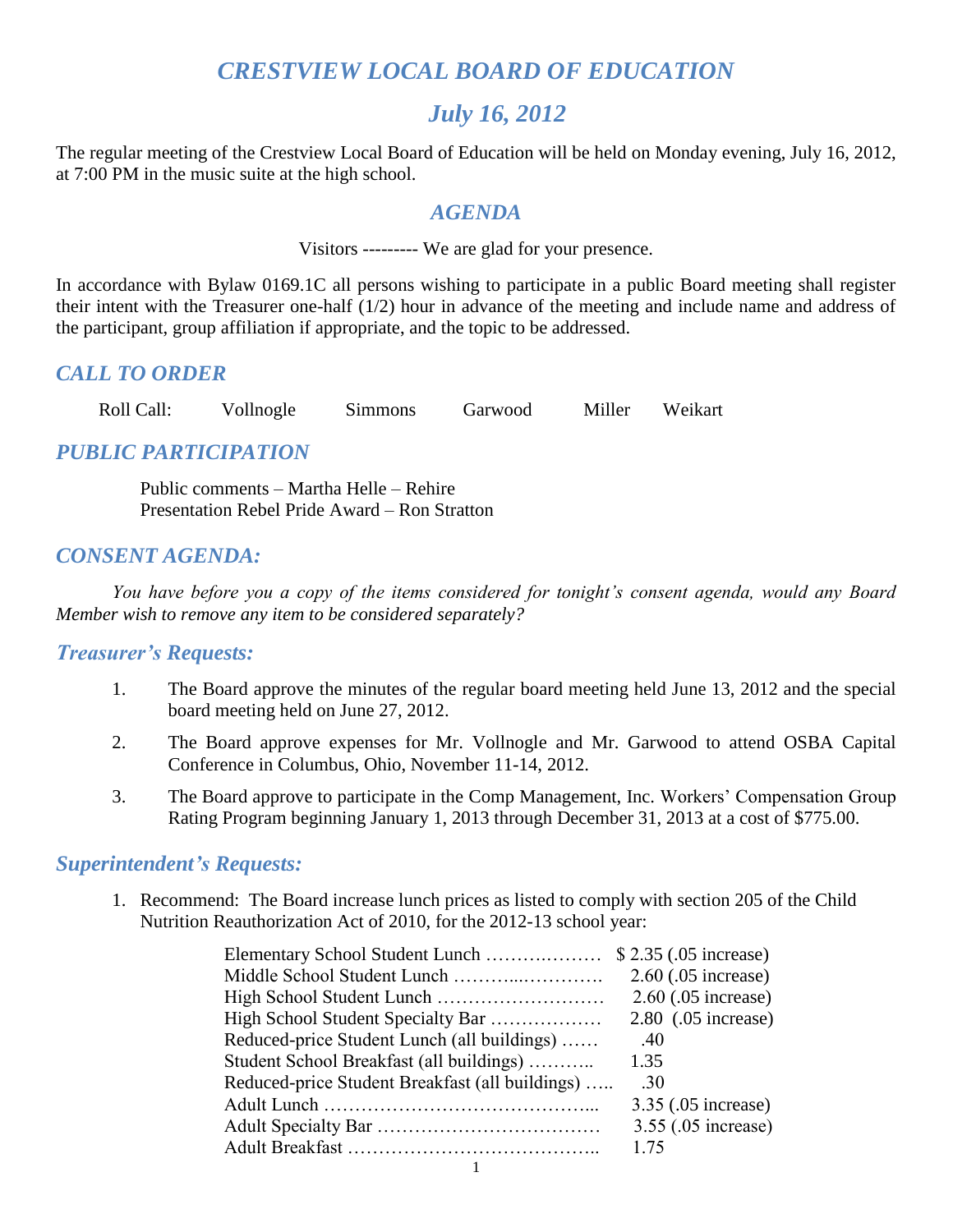2. The Board employ the following licensed personnel on a one (1) year limited contract basis for the 2012-13 school year according to the salary schedule as recommended by John A. Dilling, Superintendent, pending receipt of all required reports:

> Dominic Dangelo – CES Physical Education Teacher Ashley Barthololmew – CES Kindergarten Teacher Scott Mealy – CHS Special Education

3. The Board employ the following licensed personnel on a one (1) year limited contract basis for the 2012-13 school year according to the salary schedule as recommended by John A. Dilling, Superintendent, pending receipt of all required reports:

 $-CMS$  6<sup>th</sup> Grade Teacher

4. The Board to grant supplemental contracts to the following nonteaching personnel for the 2012-13 school year as per salary schedule for the assignment designated pursuant to O.R.C. 3313.53; all required reports are on file:

Ron Myers – CHS Varsity Head Wrestling Coach

5. The Board to grant supplemental contracts to the following nonteaching personnel for the 2012-13 school year as per salary schedule for the assignment designated pursuant to O.R.C. 3313.53; pending receipt of all required reports:

Teresa Ash – CHS Color Guard Instructor

6. The Board grant permission to the following to transport students by private vehicle during the 2012-13 school year:

Doug Logan – Golf

7. The Board approve placement of the following certificated personnel on a higher teacher pay scale effective beginning of the 2012-13 school year; official transcripts on file:

Doris Buzzard – Masters

#### **END of CONSENT AGENDA**

Recommend the Board approve the consent agenda as presented:

Moved by  $\_\_\_\$ , second by  $\_\_\_\$ to approve consent agenda. Vote yes:  $\_\_\_\_\_\$ ,  $\_\_\_\_\$ Vote no: \_\_\_\_, \_\_\_\_, \_\_\_\_, \_\_\_\_, \_\_\_\_\_. Absent: \_\_\_\_\_, \_\_\_\_\_. Motion carried \_\_\_\_\_. Failed \_\_\_\_\_.

### *Treasurer's Requests/Recommendations not included in Consent Agenda:*

1. The Board approve financial reports and investments as prepared and presented.

Moved by \_\_\_\_\_, second by \_\_\_\_\_. Vote yes:  $\frac{1}{\sqrt{2}}$ , \_\_\_\_, \_\_\_\_, \_\_\_\_, \_\_\_\_, \_\_\_\_. Vote no: \_\_\_\_,  $\underline{\hspace{1cm}}$ ,  $\underline{\hspace{1cm}}$ ,  $\underline{\hspace{1cm}}$ ,  $\underline{\hspace{1cm}}$  Absent:  $\underline{\hspace{1cm}}$ ,  $\underline{\hspace{1cm}}$ . Motion carried  $\underline{\hspace{1cm}}$ . Failed  $\underline{\hspace{1cm}}$ .

*Race to the Top:* Mr. Miller